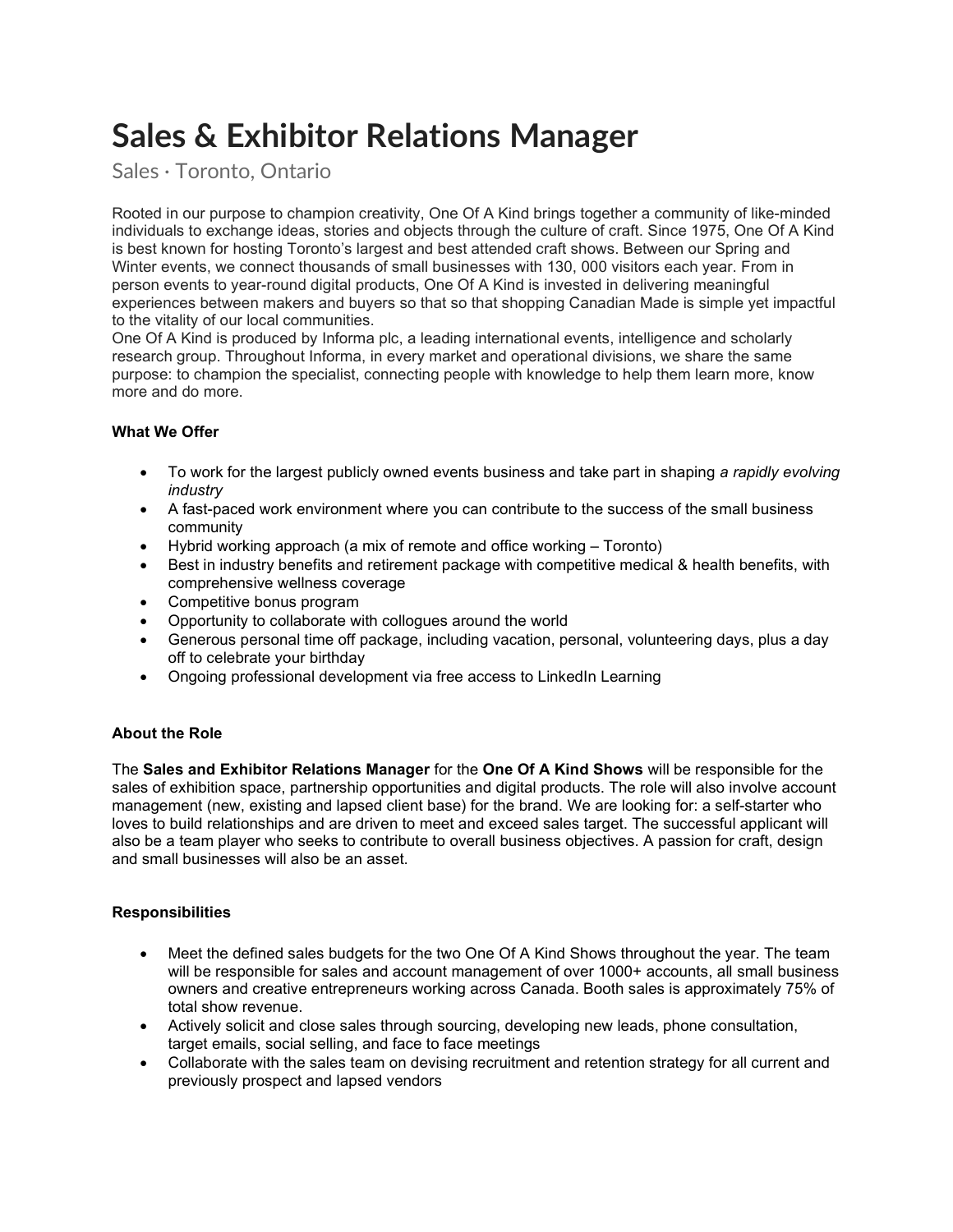- Explore client needs and provide product solutions to deliver customer value, to meet their business goals and to increase customer satisfaction
- Manage sales pipeline and are actively working on converting leads into clients
- Accurately report sales progress with weekly reports to ensure Sales Director can forecast revenue projections, and to report on budget accordingly
- Act as lead point of contact for all One Of A Kind prospects and exhibitors between both the Spring and Winter events in order to address any and all of their questions and concerns
- Ensure all clients' needs and expectations are met in a timely manner
- Participate and lead in Q&As, workshops (in person and/or virtual) as a recruitment tool and a vendor success strategy
- Attend events (Informa, competitors) across Canada to generate leads, drive sales, maintain relationship, and increase industry knowledge
- Act as one of show's spokesperson to promote the brand and our vendors when necessary
- Facilitate day-to-day administrative tasks including but not limited to coordinating the application/jury committee processes, updating the CRM and ongoing contract management
- Assist in the ongoing review and provide updates for vendor/exhibitor documentations and policies
- Contribute feedback and recommendations to improve the overall One Of A Kind experience
- Additional duties may be assigned as business requires
- Bilingual in English and French is an asset

## Qualifications

The successful applicant will display the following traits:

- Organization: Multi-tasking ability to prioritize time/energy to maximize results
- Persistence: Positive attitude and a persistent drive, even when faced with objections
- Listening Ability: Ability to assess client needs and identify strategic selling opportunities which will get customers excited. Problem-solver ability. An eye for customer-service
- Creativity: Customize approach to different clients based on trigger points
- Diligence: Ability to stay focused on the task and put in extra time/effort to drive results
- Adaptable: Be flexible with scheduling including some evening and weekend work

## Equity, Diversity and Inclusion

If you're excited about this role but have different working experience from what is listed above, please go ahead and apply. You could be just what we need! We believe strongly in the value of diversity and creating supportive, inclusive environments where our colleagues can succeed. As such, Informa is proud to be an Equal Opportunity Employer. We do not discriminate on the basis of

race, colour, ancestry, national origin, religion, or religious creed, mental or physical disability, medical condition, sex (including pregnancy, childbirth, and related medical conditions), sexual orientation, gender identity, gender expression, age, marital status, military or veteran status, citizenship, or other protected characteristics under federal, provincial or local law.

## Accessibility Accommodation

Informa welcomes and encourages applications from people with disabilities. Accommodations are available on request for candidates taking part in all aspects of the recruitment process in accordance with the Employment Standards Act, Ontario Human Rights Code and the Accessibility for Ontarians with Disabilities Act. Please submit your request to the Human Resources department via our recruiting system and we will work with you to determine how we can best meet your needs.

## How to Apply

Please submit your resume at https://informacanada.bamboohr.com/jobs/view.php?id=210